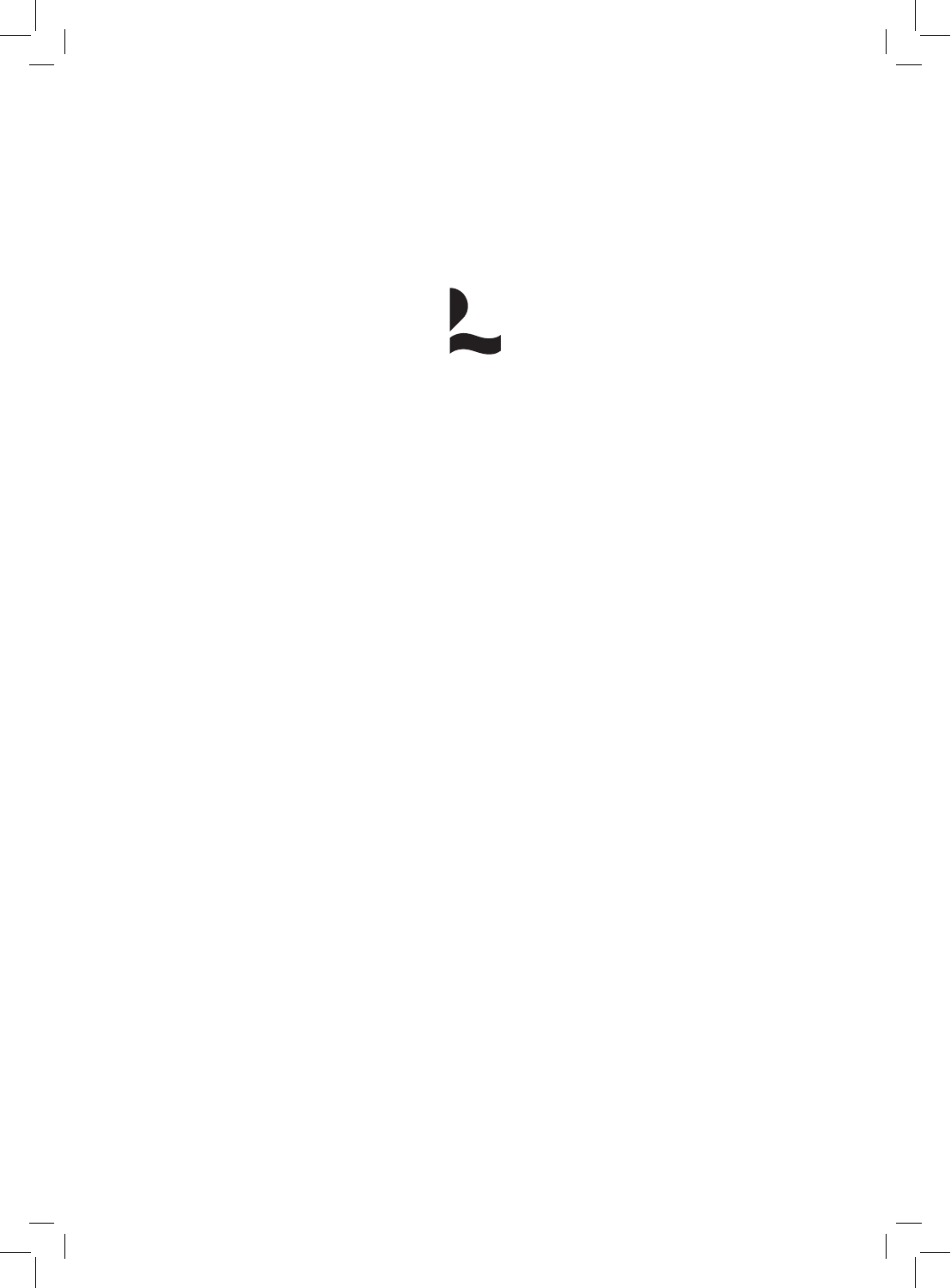#### D/2022/45/11 – ISBN 978 94 014 81618 – NUR 802

Cover design: Peer De Maeyer Interior design: Gert Degrande | De Witlofcompagnie Translation: Lynn Butler

© Jorg Snoeck, Pauline Neerman & Uitgeverij Lannoo nv, Tielt

LannooCampus Publishers is a subsidiary of Lannoo Publishers, the book and multimedia division of Lannoo Publishers nv.

All rights reserved. No part of this publication may be reproduced and/or made public, by means of printing, photocopying, microfilm or any other means, without the prior written permission of the publisher.

| P O Box 23202     |
|-------------------|
| 1100 DS Amsterdam |
| The Netherlands   |
|                   |
|                   |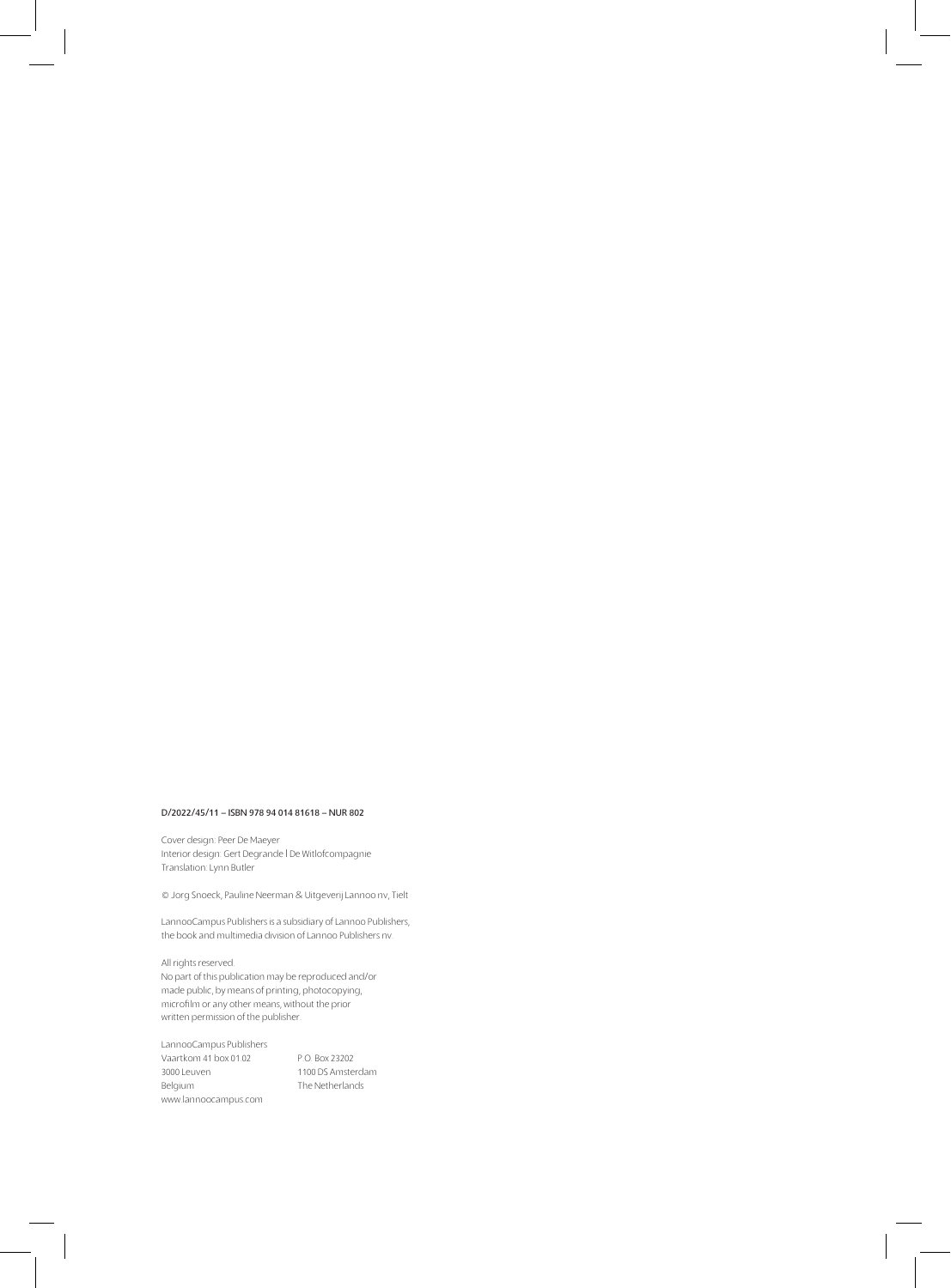# **THE** FUTURE **JORG SNOECK & PAULINE NEERMAN** OF SHOPPING RE-SET | RE-MADE | RE-TAIL

Lannoo **Campus**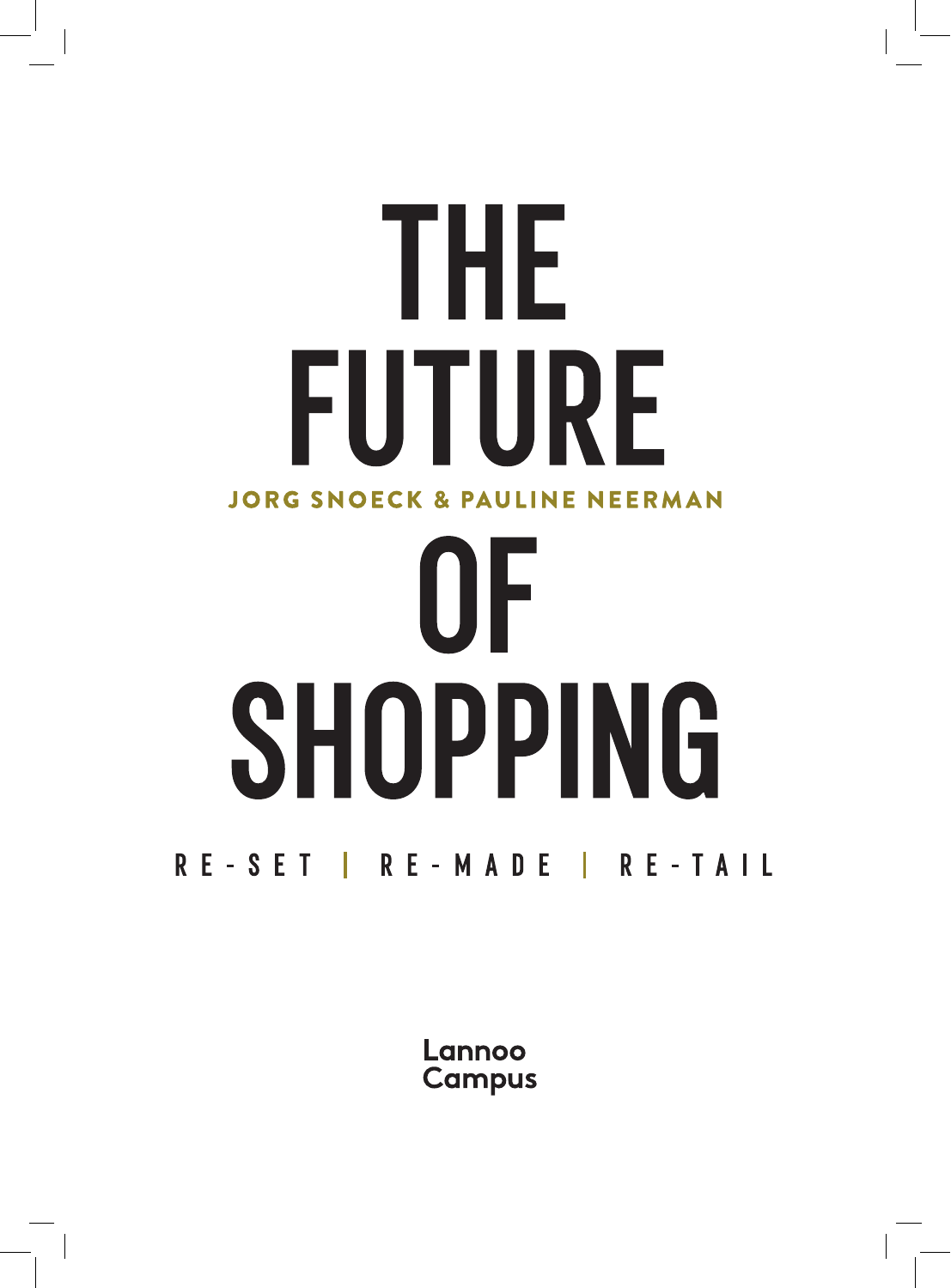#### **// CONTENTS //**

- **7 PREFACE**
- **9 ACKNOWLEDGEMENTS**

#### **13** THE FUTURE OF SOCIETY: The risk society

- **14 When retail is outdated**
- **18 When the Earth becomes too small**
- **23 When scarcity becomes political**

## **31** THE FUTURE OF THE CONSUMER: Our digital shadow

- **31 Second demographic transition**
- **41 From generation to generation**
- **48 Our digital shadows**
- **55 Personalisation goes physical**
- **60 The surveillance society**

#### **63** THE FUTURE OF TECHNOLOGY: The race for data

- **63 Overshadowed by the giants**
- **70 Data gives humans wings**
- **78 Algorithms make better decisions**
- **81 Building on smart technology**
- **87 It's all in the blockchain**
- **94 When realities mix**

#### **107** THE FUTURE OF THE STORE: New roles

- **107 Things Amazon cannot do**
- **109 Follow the impulse: instant consumption**
- **112 The shop as a place of worship**
- **127 The inline ecosystem**
- **132 What will become of shopping streets?**
- **143 The future of work**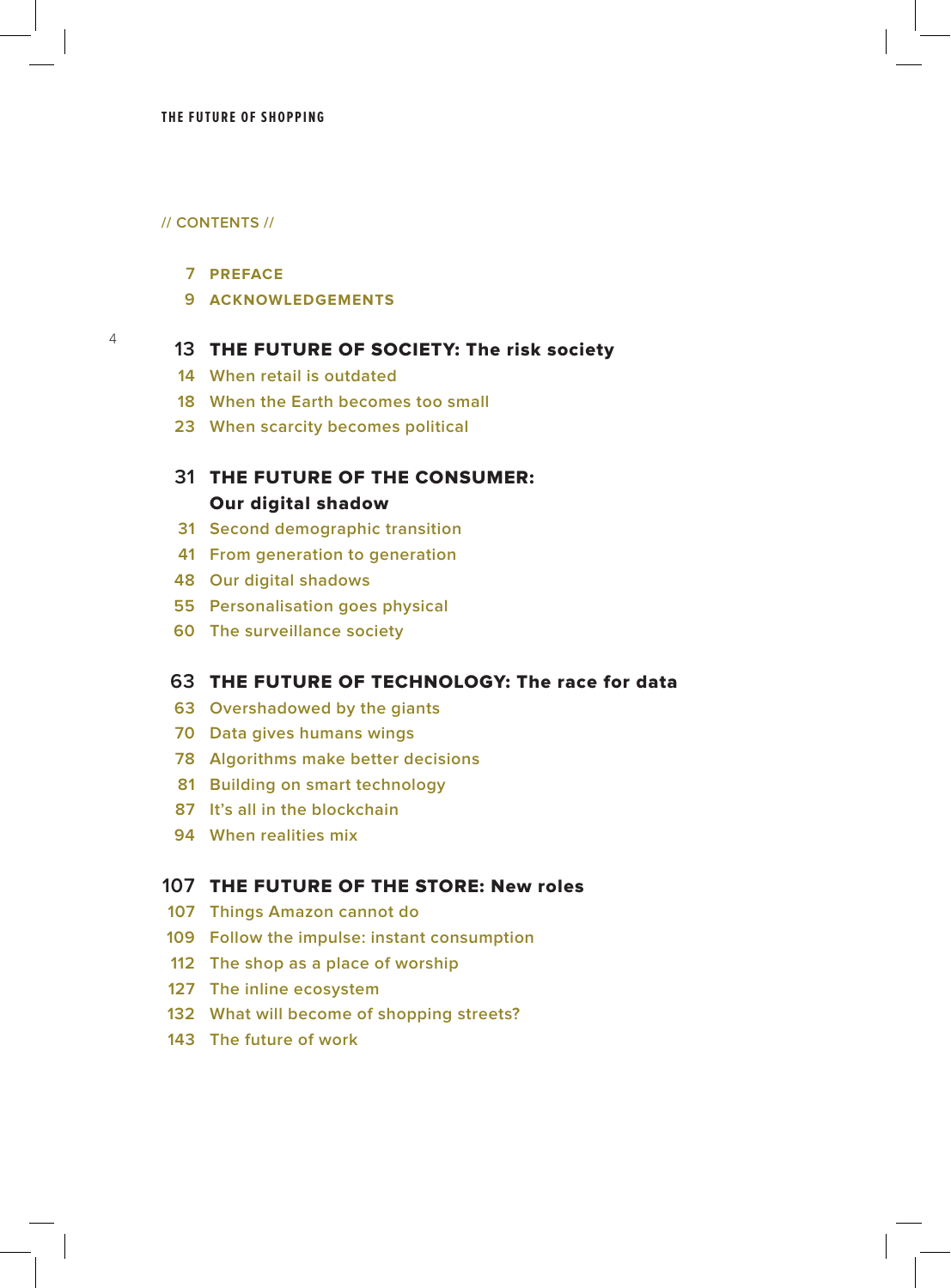

# **149** THE FUTURE OF THE SUPERMARKET: Food as a platform

- **150 Who is nibbling at my house?**
- **157 To each their share of stomach**
- **159 The supermarket of the future**
- **168 Scarcity necessitates food transition**
- **175 Food for thought**

#### **179** THE FUTURE OF RETAIL: Back to front

- **179 The Chinese model**
- **190 The future of supply chain**
- **201 The future of marketing**

#### **215** RE-TAIL RE-SET: Towards new systems

- **216 Exploring the future with speedboats**
- **220 Coopetition: enemies become friends**
- **224 Revolution from the bottom up**
- **227 From retail to ecosystems**
- **238 From consumption to livelihood**
- **243 From producer to consumer**
- **246 To each their own**

## **248** EPILOGUE: Seven key strategies

- **260 Re-tail re-made re-cap**
- **262 Bibliography**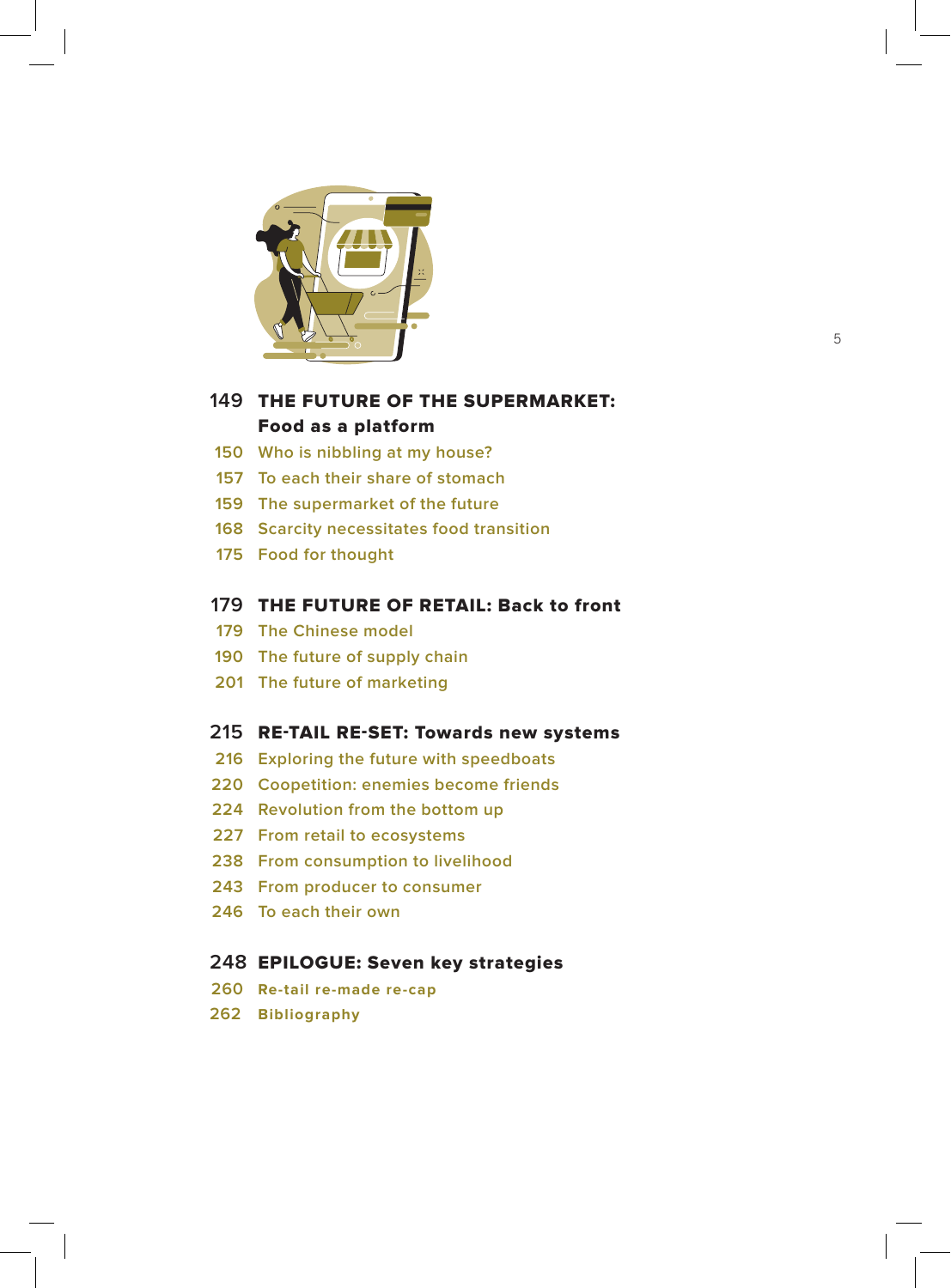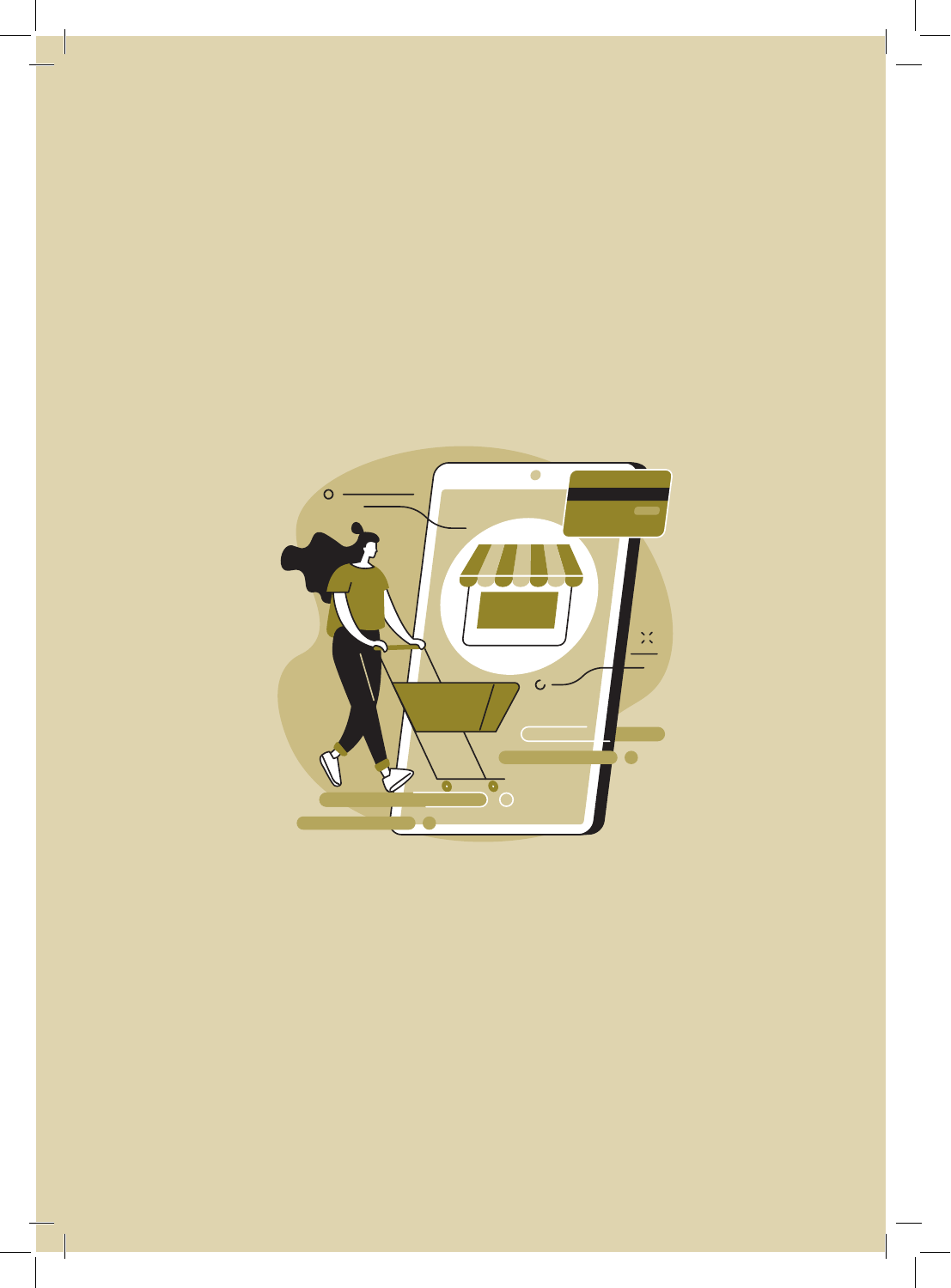# **// PREFACE //**

What happens when a digital revolution, empowered consumers, the collapse of the international supply chain, a European war and a global pandemic converge? With every passing day, it becomes more and more clear that we are in the eye of a perfect storm. The 2020s have ushered in a new era that arrived with the fanfare of an intractable virus, but so very much more is afoot.

We published the first edition of *The Future of Shopping* five years ago. The book was voted Management Book of the Year 2018 in the Benelux, so the bar is set high for this second edition. At that time, we were on the brink of a retail revolution. Now we are in the midst of chaos, surrounded by a whirlwind of new technology, new entrepreneurship and new power relationships. New fundamental threats are encircling us, but new hyper-creative solutions and opportunities are coming into view. High time, then, for a sequel. Not an update, but a new story with totally new content.

In **Chapter 1**, we outline the world stage on which everything is taking place. Today, society is facing urgent and compelling challenges on a planetary and systemic level. These challenges are already battering the doors of retailers and FMCG producers who face logistical problems, labour shortages, inflation and scarcity. When even Santa and his reindeer are late delivering toys to good girls and boys because there are too few sleighs, the elves have staged a walkout for better working conditions and the snow has melted, you can be sure that something is seriously wrong.

In **Chapter 2**, we describe the consumers of the future. Not only will there be many more of them, but they will also come equipped with a digital shadow. The boundaries between the physical and virtual worlds will continue to crumble until eventually, we will no longer distinguish between digital experiences and those of our artificially enhanced bodies. If you thought that Captain Kirk has already been to all the places no man has gone before, brace yourself with a virtual reality drink from the metaverse bar.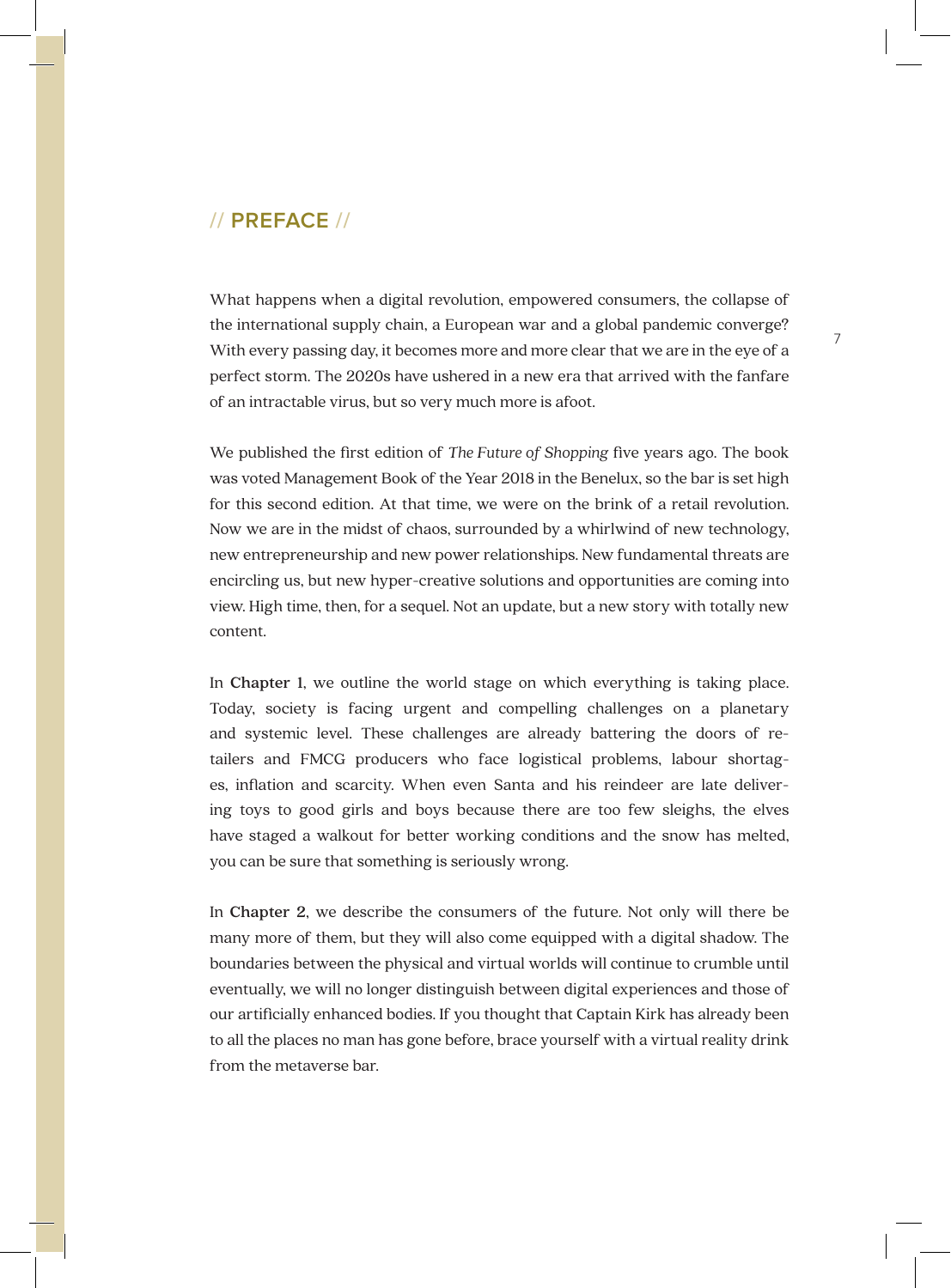Ubiquitous technology is the focus of **Chapter 3**. What plans do Jeff Bezos and Jack Ma have up their sleeves? Or rather: Xi Jinping, the President of China, as Jack Ma has gone very quiet lately. Are robots about to dominate the world? Some of the technologies described in the first edition remain viable, while others have disappeared. Are the skies filled with delivery drones? Not yet, but when that day arrives no one will be surprised. We will introduce you to a wide range of technologies that are proving relevant today.

Shopping involves shops, but will it stay this way? What will be the role of a shop in an ever more digitised world? You will find out in **Chapter 4**, but be warned: it could be a religious experience. You will find nutrition for body and mind in **Chapter 5**, where we take a look at the future of our food and how it will reach us.

Then, in **Chapter 6**, we describe why it is time to press the reset button if we want to avoid a retail crash. No need for a crystal ball to see into the future, just look to the East. Chinese retailers are already passing through the retail door into a future that is very different from anything the West has ever experienced. What can we learn from the Chinese retail model? From the future of production to deliveries and marketing, there are lessons to be learned in every area.

Take the lessons home and dare to share them. Open your doors and your mindset. Take your enemies under your wing and start working together. Send speedboats to explore the scope of the 'Brave New World'; send submarines too, so you can learn about the new world from the bottom up. When you discover uncharted land, start digging. New ways of consuming offer golden opportunities. How, for example, will the 'rundle' become the new holy grail of retail? You will discover this in **Chapter 7**.

Are you ready for it? Let's re-make re-tail!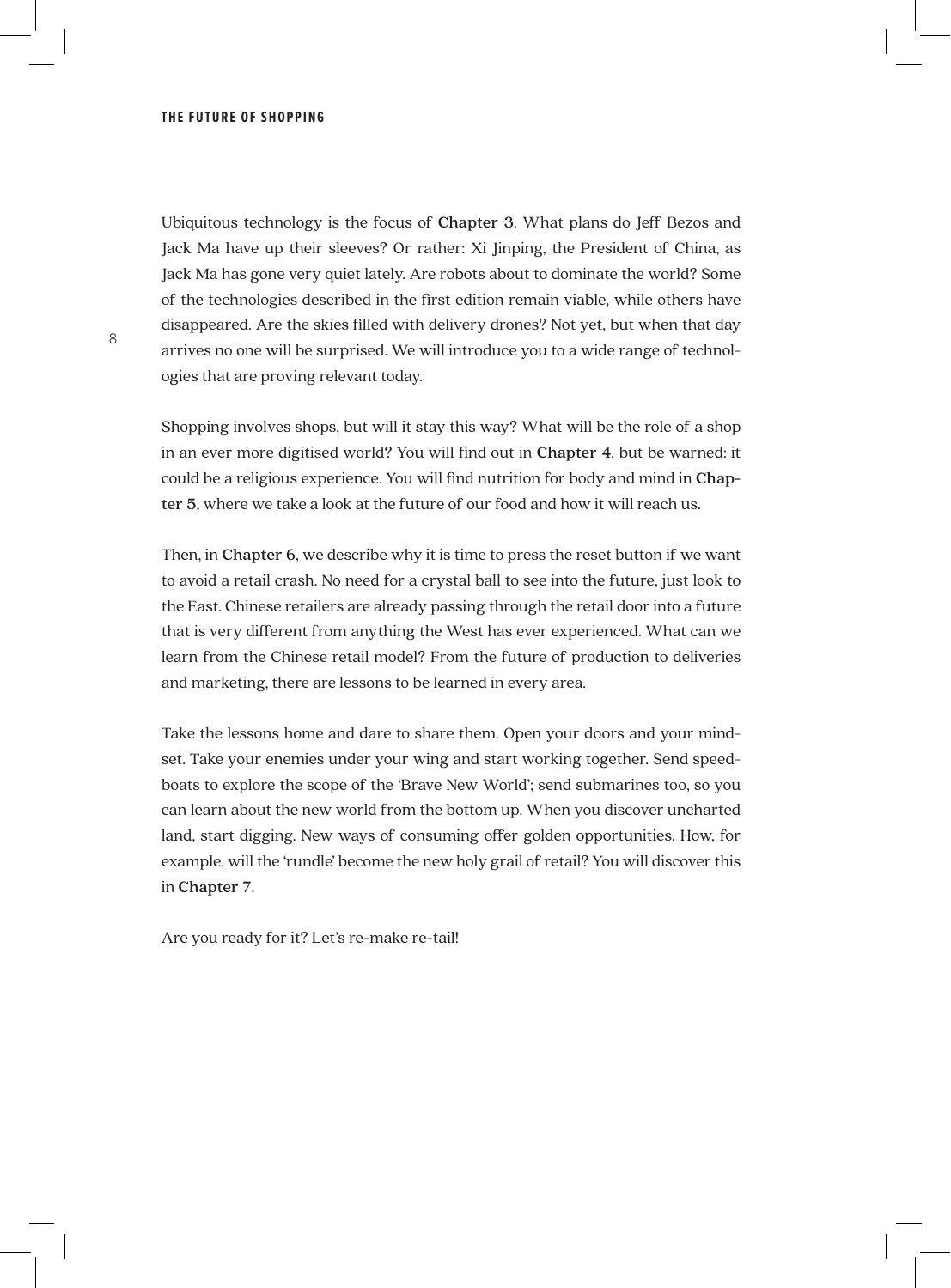# **// ACKNOWLEDGEMENTS //**

Four years after the publication of our award-winning book, *The Future of Shopping: Where everyone is a retailer*, we are honoured to present you with its sequel. The support and acclaim for the first edition were simply overwhelming. Our goal at RetailDetail and Retailhub, is to increase common knowledge within the sector and what a scintillating sector it is. *The Future of Shopping* opened doors to formidable encounters and opportunities to give lectures and presentations from New York to South Africa. We are extremely grateful for the discussions we hold with entrepreneurs and experts everywhere, to learn from each other and to inspire each other.

The fact that we hit the nail on the head for so many people, from creative young entrepreneurs to titans in the industry, is the best confirmation that we could have hoped for. We are therefore particularly grateful to publishers Lannoo Campus and Van Duuren for immediately putting their shoulders to the wheel again so enthusiastically for our current book *The Future of Shopping: Re-set Re-made Re-tail*. Particular thanks are due to the entire team at RetailDetail whose support made this sequel possible. Stefan Van Rompaey deserves a special mention for his contribution to the chapter *The Future of the Supermarket* and so does Maarten Leyts of Trendwolves for his contribution about Generation Alpha. And not to forget, a big thank you to our towers of strength and anchors behind the scenes: to Monique as a steadfast rock in the surf and to Christophe for his inexhaustible energy during the final editing.

We feel enriched by all the feedback we have received and it has made us even more enthusiastic to continue. Indeed, we are going further, not only with this follow-up book, but also with our completely renewed knowledge centre and community, Retailhub, and with our Foster Labs, that are truly living retail laboratories for retailers, brands and consumers. Our Retailhunt inspiration trips have already taken us to China, Bologna and Dubai and many more will follow. The world is changing so fast that we must observe and learn from developments globally to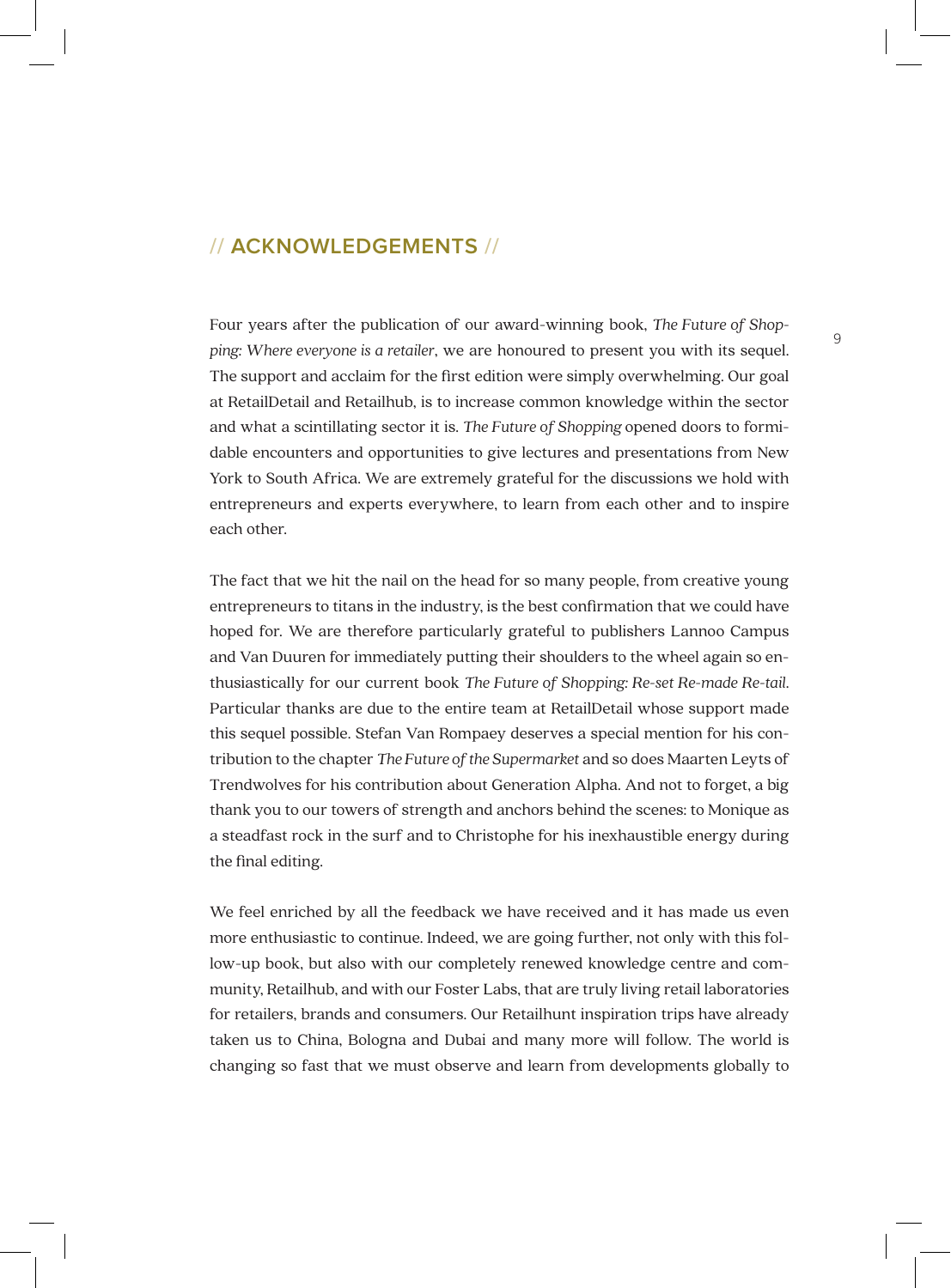keep our finger on the pulse. We travel the world to bring knowledge and inspiration back home to share with you.

These are challenging times, to put it mildly, but we are sincerely convinced that we can all make something very beautiful out of the experience. Thank you for reading. We hope to give you an inspiring journey through *The Future of Shopping: Re-Set Re-made Re-tail*.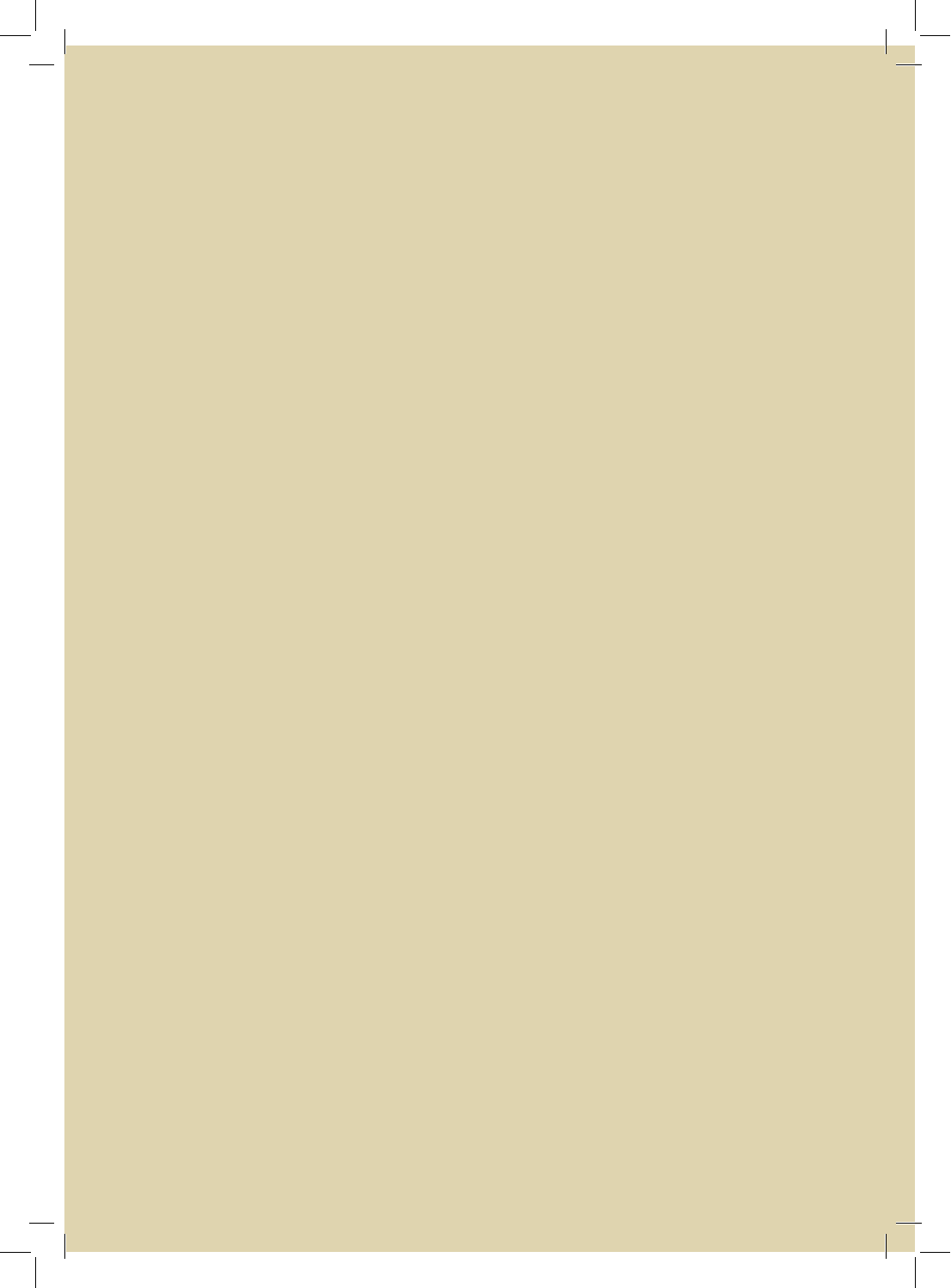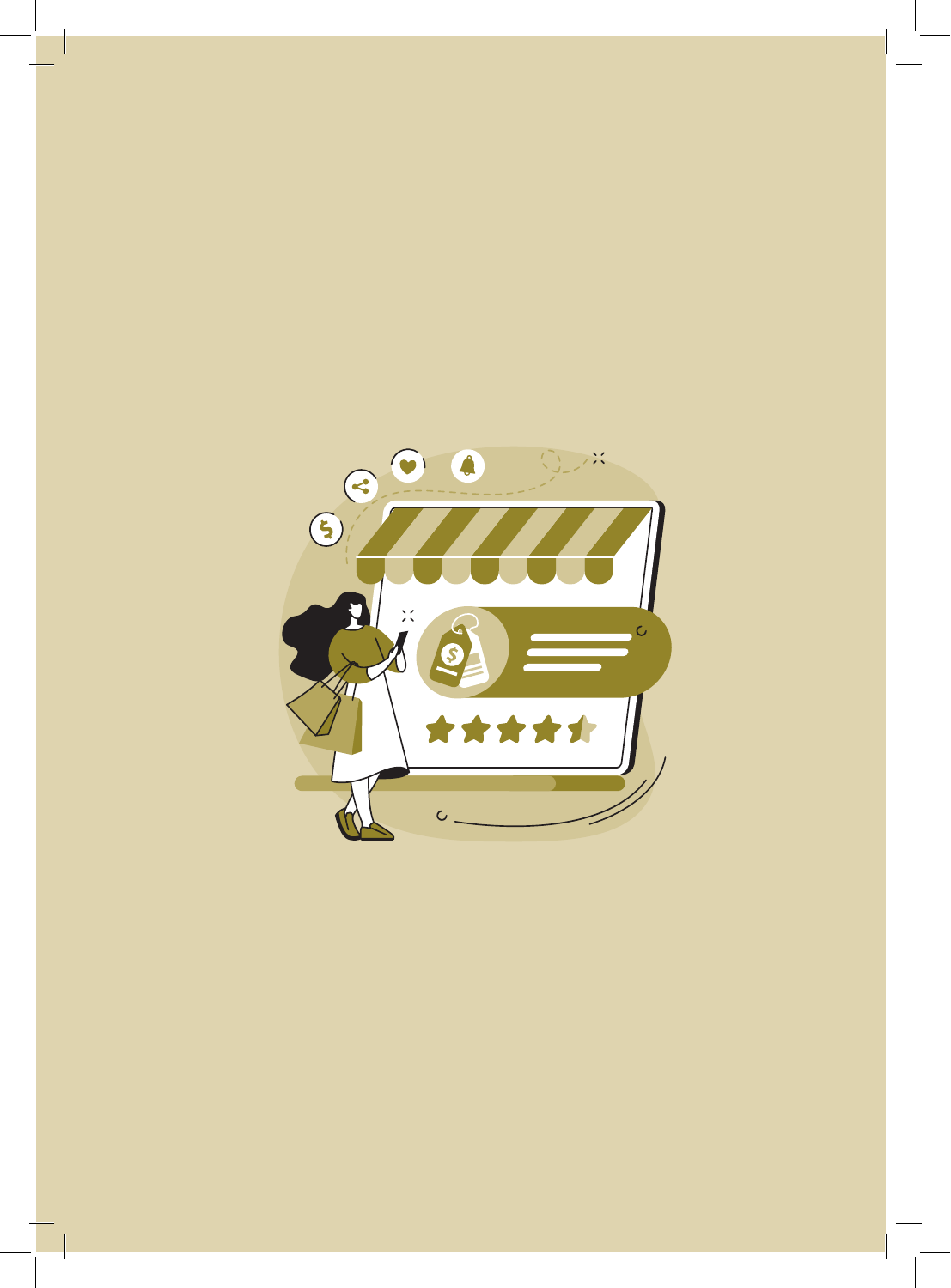# THE FUTURE OF SOCIETY: **The risk society**

Risk will be a constant in the society of the future. In fact, uncertainty and change will become the only certainty. The third decade of the 21st century has already been dubbed the transition twenties: the old system appears to be broken and we are forced to evolve towards a new system. This evolution, like all transitions, will not happen without a fight.

A perfect storm is brewing, consisting of a demographic shift, a digital revolution, a climate crisis, geopolitical conflicts and more. We wait with bated breath to see how and when the dust will finally settle. Unfortunately, humans have little intuition when it comes to risk. For example, we are not good at sensing the risk of imminent bankruptcy, nor are we intuitive about more gradual transitions such as climate change. We either deny reality or panic. There seems to be only black and white when the future could be rosy.

As a result, systemic or all-encompassing transitions create a lot of tension. This heightens the need for strategies to cope with periods of elevated uncertainty. We must deal with the new reality, keep an eye on potentially rebellious robots, nuclear annihilation, a suffocating planet and emerging global economies, to name only a few areas of transition and risk. The evolution of humankind is creating a completely new risk landscape, rife with uncertainty.

The perfect storm was suddenly made perfectly visible by a virus from the East. Covid-19 has exposed the vulnerabilities of capitalism. The success of companies is dependent upon a healthy environment as well as robust social and economic systems. We are only as resilient as the systems we depend on, so companies need to take the planet and its inhabitants into account (Bakker & Elkington, 2020). If climate change and loss of biodiversity are not addressed, profound economic disruption will result.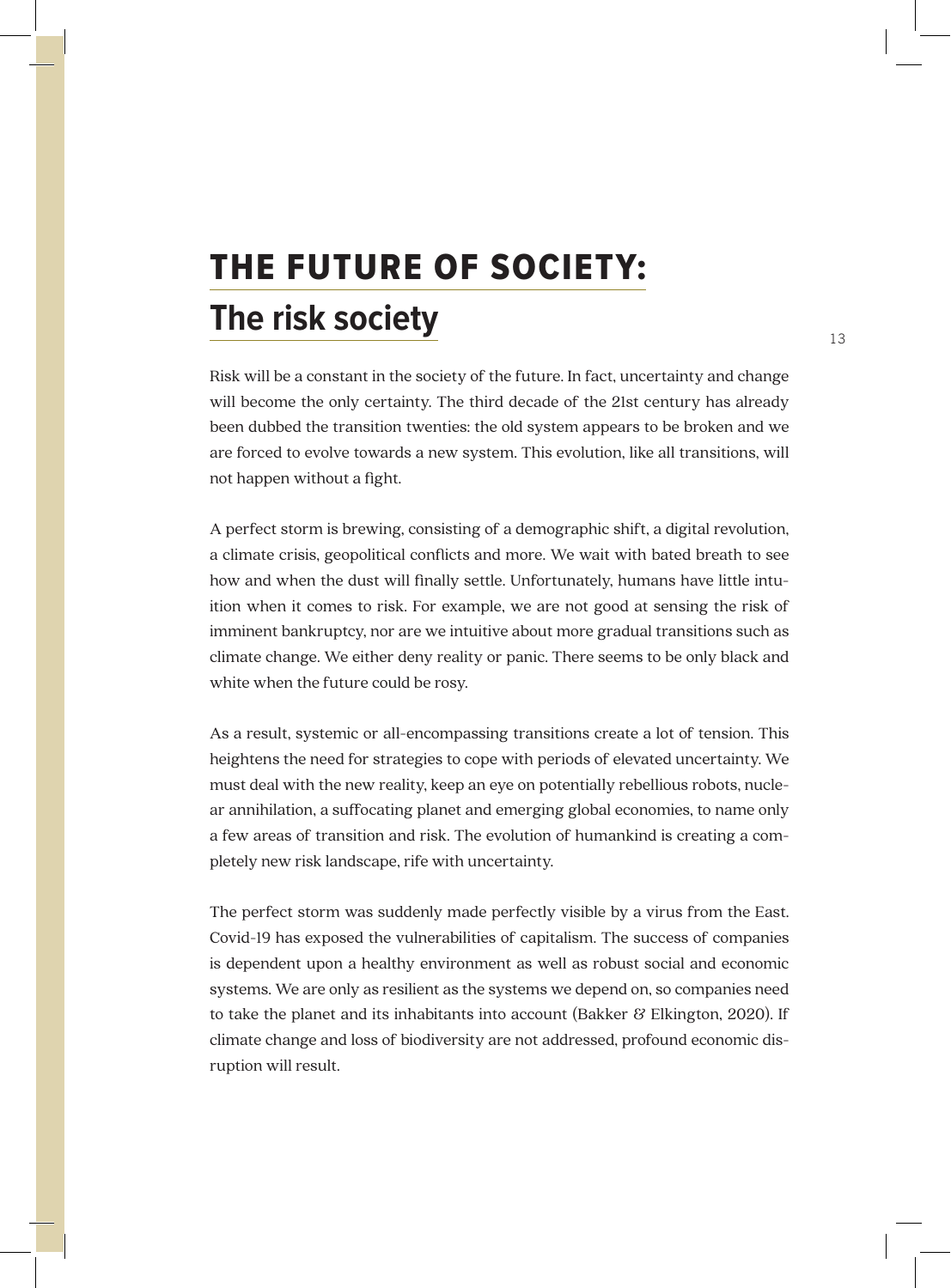A side effect of modernisation is the creation of risks that endanger our existence. Once we all understand that we are interdependent, we can use this interdependence as a unique opportunity to mediate risk. This requires global collaboration, creative solutions and collective action. As individuals, we can learn to recognise non-intuitive risks and to become resilient in the face of risk. Our goals for this book are to help readers to recognise change, to raise awareness and to provide strategies to ensure a bright future.

## **When retail is outdated**

Five years ago, when the first edition of this book was published, we wrote about the dawn of the Fourth Industrial Revolution and Retail 4.0. We all learned about the first industrial revolution in history class. It spanned the mid 18<sup>th</sup> to mid 19<sup>th</sup> centuries when water and steam power were first used to drive industrial machinery and locomotives, leading the way to the first factories. This led to rapid and widespread urbanisation and the emergence of shopping centres and large department stores. The consumer society was born.

The second industrial revolution was driven by the novelty of electricity, which enabled mass production. This retail 2.0 era was the beginning of mass retail. The first modern supermarkets, big box stores and retail chains saw the light of day. Trading became a matter of copy, paste, repeat. Once the art of retailing was mastered, efficient product supply and good retail locations allowed retailers to increase sales volumes almost without limit. More was better as people everywhere yearned for the products that the new prosperity brought them.

Automation and the first digitisation drove the third industrial revolution. Electronics and especially computer science were revolutionary new stars in the retail firmament. Machines for mass production could now be controlled by smart devices. Man was at the controls, literally. Before long, the first e-commerce players and webshops emerged, resulting in Retail 3.0. It was an era marked by pure online players who did not even have physical stores. Among the pioneers were eBay and Amazon, followed later by companies such as Zalando, Asos and Made.com.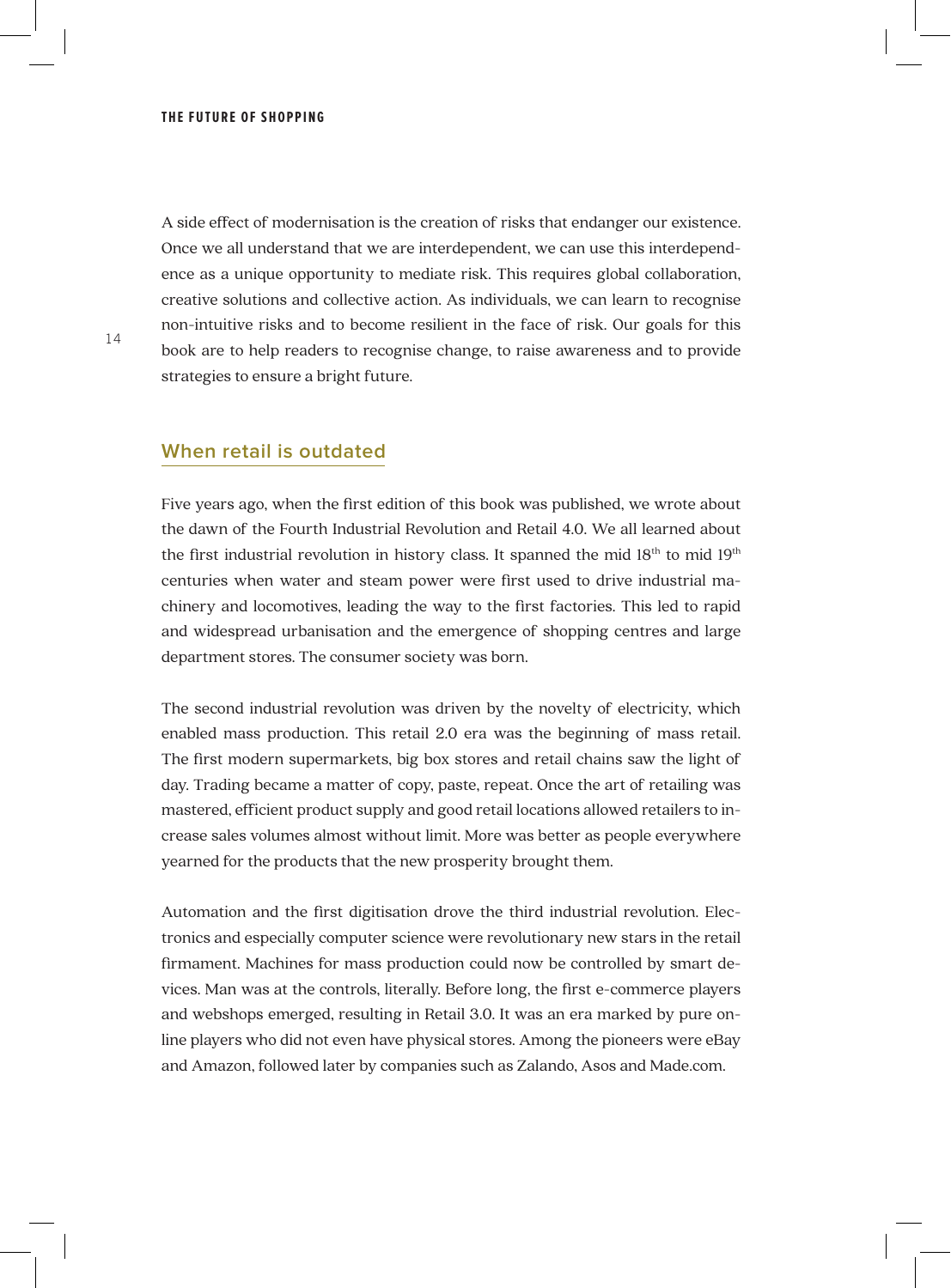The current, fourth industrial and retail revolution (Retail 4.0) builds on the third but still deserves a special mention because of the unprecedented speed, scope and impact with which it is taking hold. The boundaries between the physical, digital and biological spheres are blurring, as described by Klaus Schwab (2016), president of the World Economic Forum and creator of the concept. The fourth industrial revolution is above all an information or data revolution. The unique amount of data that we have at our disposal because of digitisation creates new consumer expectations, new products, new innovations and new operating models.

Retail 4.0 was in its infancy five years ago; today it is mature. The retail sector has undergone turbulent change over the last two decades. One obvious stimulant for this change has been the breakthrough of e-commerce, but the fourth industrial revolution has been fuelled by something more. Namely, consumers have changed. In the golden age of mass retail and mass consumption, brands pushed their products to consumers through retail channels (stores) supported by mass media that created massive demand. In the meantime, power dynamics have shifted. Today there are more channels, consumers are increasingly diverse and most importantly there is more information, much more information.

#### **Retail 4.0: It is no longer (just) about retail**

The way we inform ourselves has evolved from paper leaflets and television advertisements to search engines and reviews from experts, fellow shoppers and price comparison providers. When we are ready to decide we can buy wherever, whenever and however we want. Consumers are better informed: they read reviews and compare prices online before entering a store and they continue to compare from within the store using their mobiles. Shoppers expect more from retailers, both online and during their in-store experience. Brands are losing their grip and consumers are seizing power.

As *phonosapiens*, thanks to the minicomputers in their pockets, consumers are always digitally connected. As a result, they have more choice and less patience than ever before. The one-size-fits-all approach once internationally used by retailers and brands no longer works, even at the local level. Ironically, globalisation has killed standardisation. The mobile (r)evolution is accelerating, and the consumer now expects a total experience, hyper-personalised especially for them at any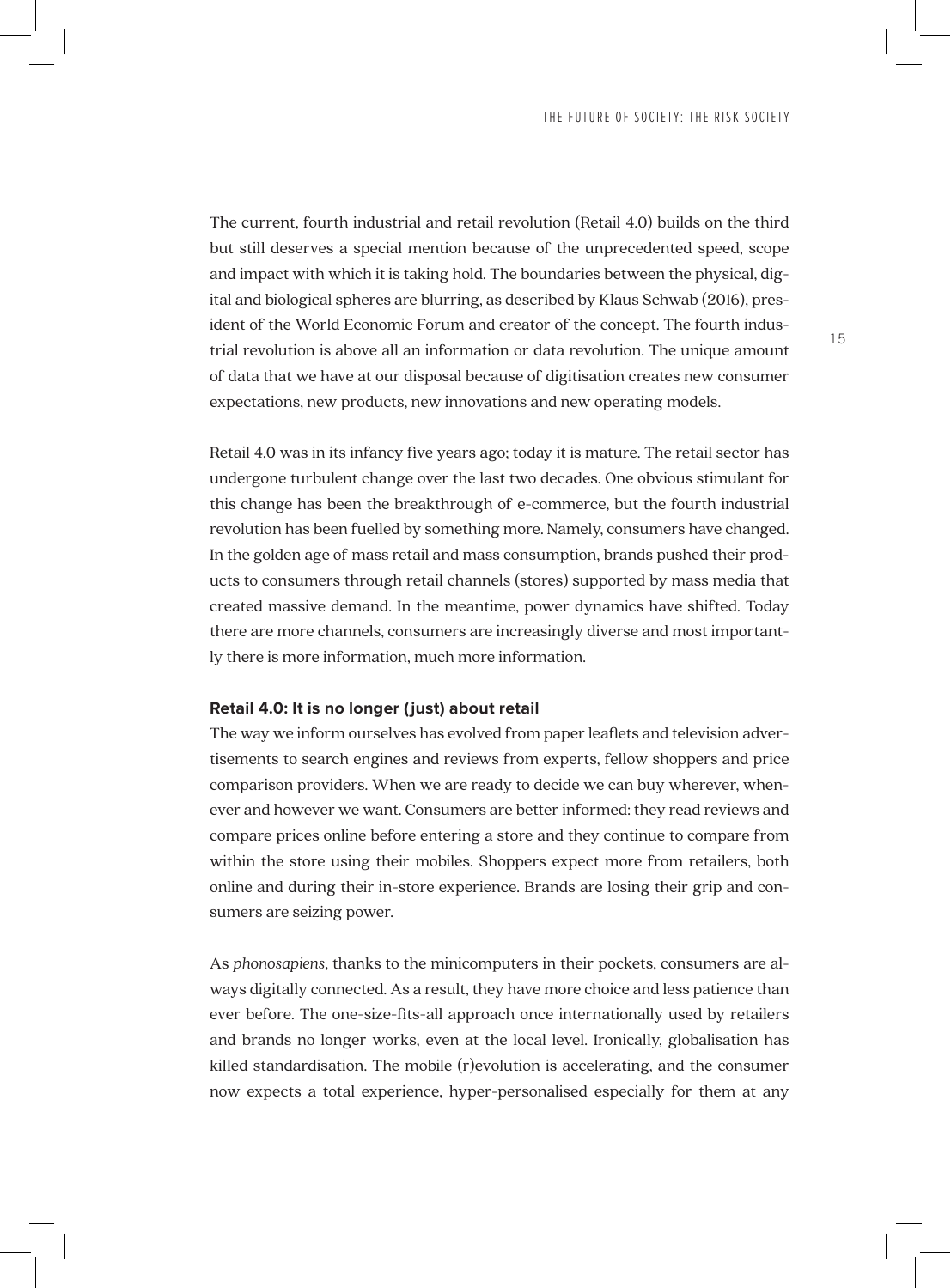time of the day, wherever they are. Thanks to the internet, the whole world is at the feet of consumers, so why should they all buy the same products?

Not only can people find any product they can think of, if they wish they can have it made to order directly in China. Is that homemade planter or granola bar popular on Instagram or TikTok? Then they will commercialise it. Social media has created a whole generation of micro-entrepreneurs who start their own businesses or become living billboards for brands. In this way, the consumer becomes not only a customer but also a producer and retailer.

Everything people do online and on their mobile phones is tracked. Even everything they do in the physical world increasingly leaves a trail of data. Smart speakers listen to what is happening in our living rooms, telecom operators track our every movement via our mobile phones and fitness trackers can calculate how long we will live.

Retail as we know it has become woefully outdated. Consumers expect companies to know them and help them, not so much with trivial purchases, but to provide solutions to improve their lives. Additional information and tips are wanted by 64% of US consumers while shopping and 75% also want additional in-store services (Lachut, 2019). About 60% would prefer to not have to go to the store at all and would like it if stores could do their grocery shopping for them, for example, while they go about their daily activities.

The concepts of retail and stores have remained largely unchanged for fifty years. That is, until now. A real paradigm shift has changed the fundamentals. New technologies are creating entirely new ways of meeting needs. New and innovative competitors are often the first, or the best, at responding to new opportunities and disrupting existing value chains. What will be the role of the store? What will tomorrow's supply chain look like? What does the customer expect from the retailer?

#### **The system in transition**

Inherent in the fourth industrial revolution is the transition to a new system. Artificial intelligence, automation, climate change and growing polarisation within so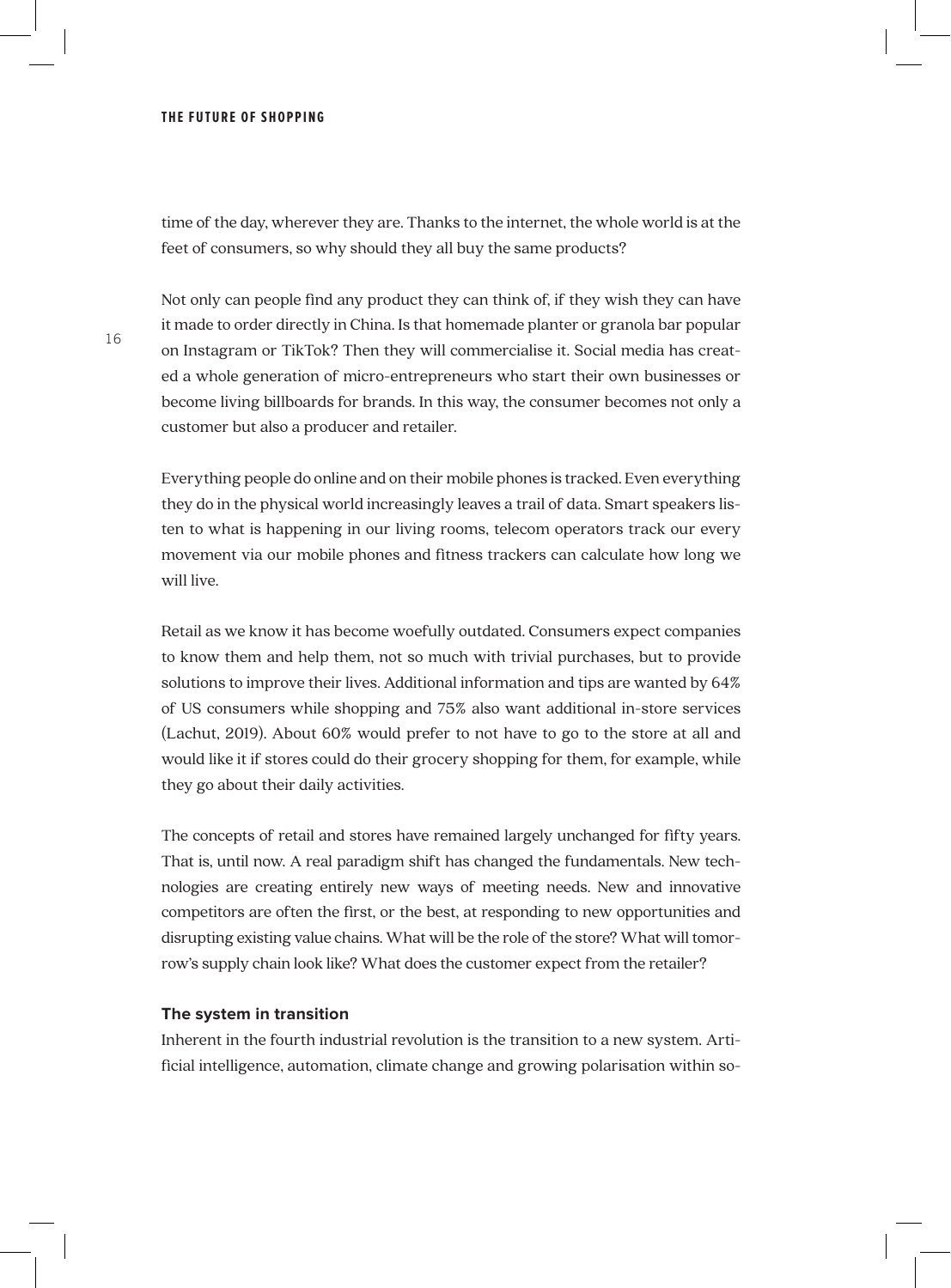cieties worldwide are some of the key drivers that point to the end of an era. The Covid-19 virus was but the welcoming committee for the transition twenties.

In the next ten years we will experience enormous change. 'Even without the Covid pandemic, this would have been true, but now it has all become even more urgent', Herman Toch told RetailDetail (19/08/2020). For example, the existing food system is not sustainable. So, how we can continue to feed the entire world population? Meanwhile, the coronavirus crisis has demonstrated the vulnerability of the fashion industry and its global dependence on a few low-wage countries. These issues are not driving a trend, but rather are resulting in a deep-seated, systemic shift. It is time to rethink our entire retail system.

Support for a new retail system is growing rapidly. The objective is not only to improve financial performance, but also to modify the social impact of the retail system. In 2019 Business Roundtable, a lobby group representing 181 of America's largest multinationals, revised the very aim of a business. They proposed that businesses should prioritise the environment and the well-being of their employees, that a focus on shareholder profitability is no longer enough. Another example is the commitment of supermarket group Ahold Delhaize's senior management to undertake a social role. 'I have a responsibility to do so', said Marit van Egmond, CEO of the group's Dutch supermarket chain, Albert Heijn. She has committed to consider the ills associated with affluence and the polarisation that can result from it. Quite a shift, as the chain's eponymous founder once proudly held as his motto: 'We are a grocer, not a church.'

A recent Deloitte survey revealed that more than 90% of business leaders were preparing or implementing sustainability initiatives (Renjen, 2016). Almost all of them feared the negative effects that climate change could have on their organisations and half cited climate change as a top priority for their generation. Yet only 20% of those interviewed believed their organisations were ready to meet these challenges and only 10% said they were making progress in identifying, attracting and retaining employees with the necessary skills.

Periods of transition inevitably have high and low moments. The path through a transition is rarely obvious and one can make wrong turns along the way. More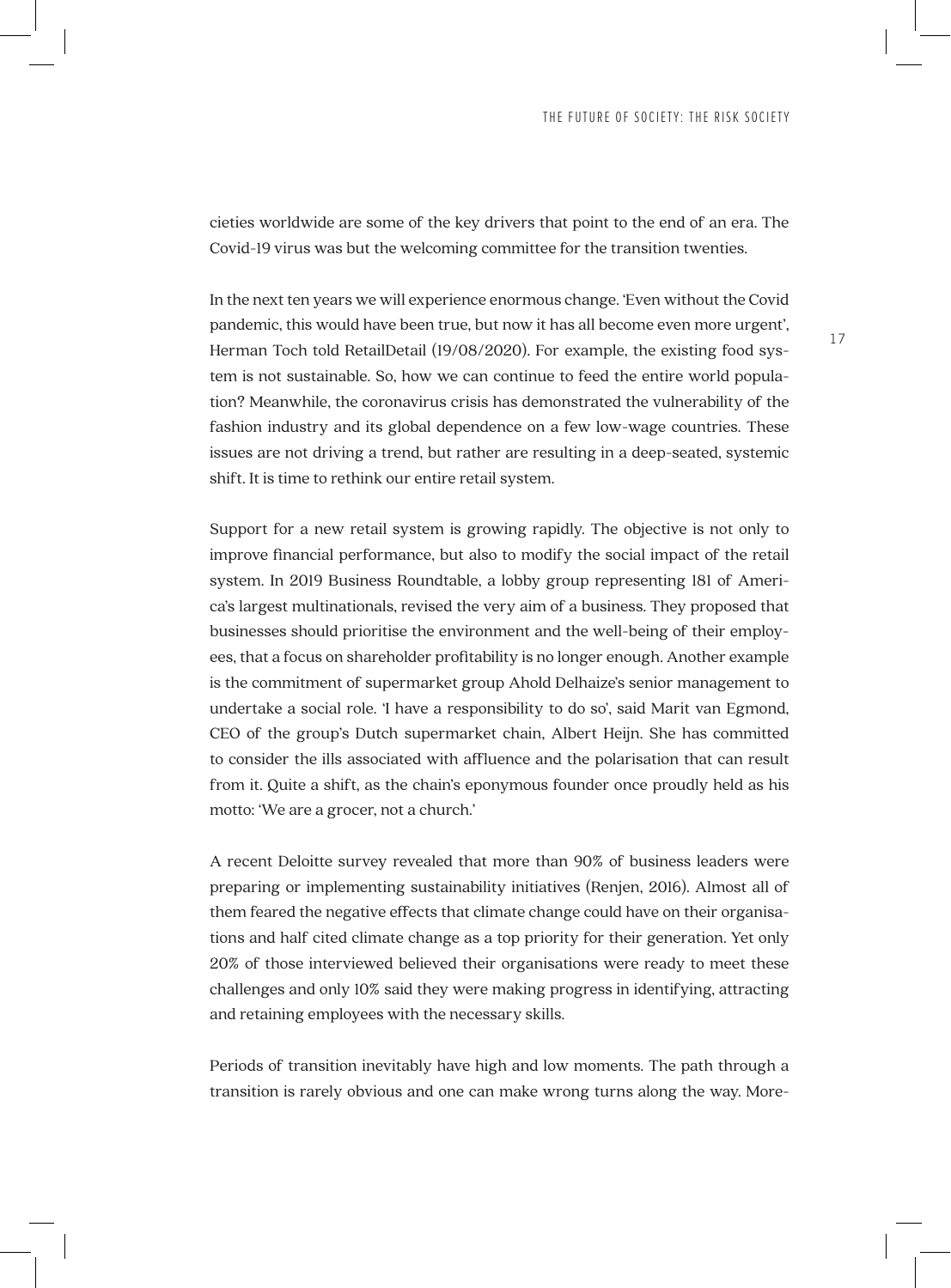over, consumers are only human and, as such, full of contradictions, especially if the pressure for change causes stress and unrest. Herman Toch (2020) suggested that forward momentum is helped by scenario-agility, a combination of scenario planning and agility: 'If you only plan scenarios, it will slow you down and you will get stuck. You must be agile as well. If you are only agile and have no vision for the future, you will become rudderless and constantly change direction.'

#### **When the Earth becomes too small**

Earth Overshoot Day, the day when humanity has consumed more natural resources than the planet can regenerate, falls earlier every year. In 2021, the date was 29 July, in 2018 it was 1 August and in 1970, the year when Earth Overshoot Day was established, the Earth was not depleted until year-end on 29 December.

This means that our planet is now in the red every year by halfway through the year. The poignant thing is that we do not yet have a way to settle our debt. Carbon emissions remain a particular problem (up 6.6% in 2021), while biodiversity and biocapacity are becoming ever more diminished. Since 1970, the population of vertebrate species has diminished by more than 50%. Not coincidentally, in the same period the human population has more than doubled.

If the developing world lived like the West, the Earth's reserves would have been depleted much earlier each year. The lifestyle of French and Germans exceeds the capacity of the planet almost three times. If we all lived like Americans, we would need five Earths. Relatively new emerging markets such as China and Iran are already part of the problem. We are pushing the limits of our planet, especially as poorer countries become more prosperous, and the world's population continues to grow.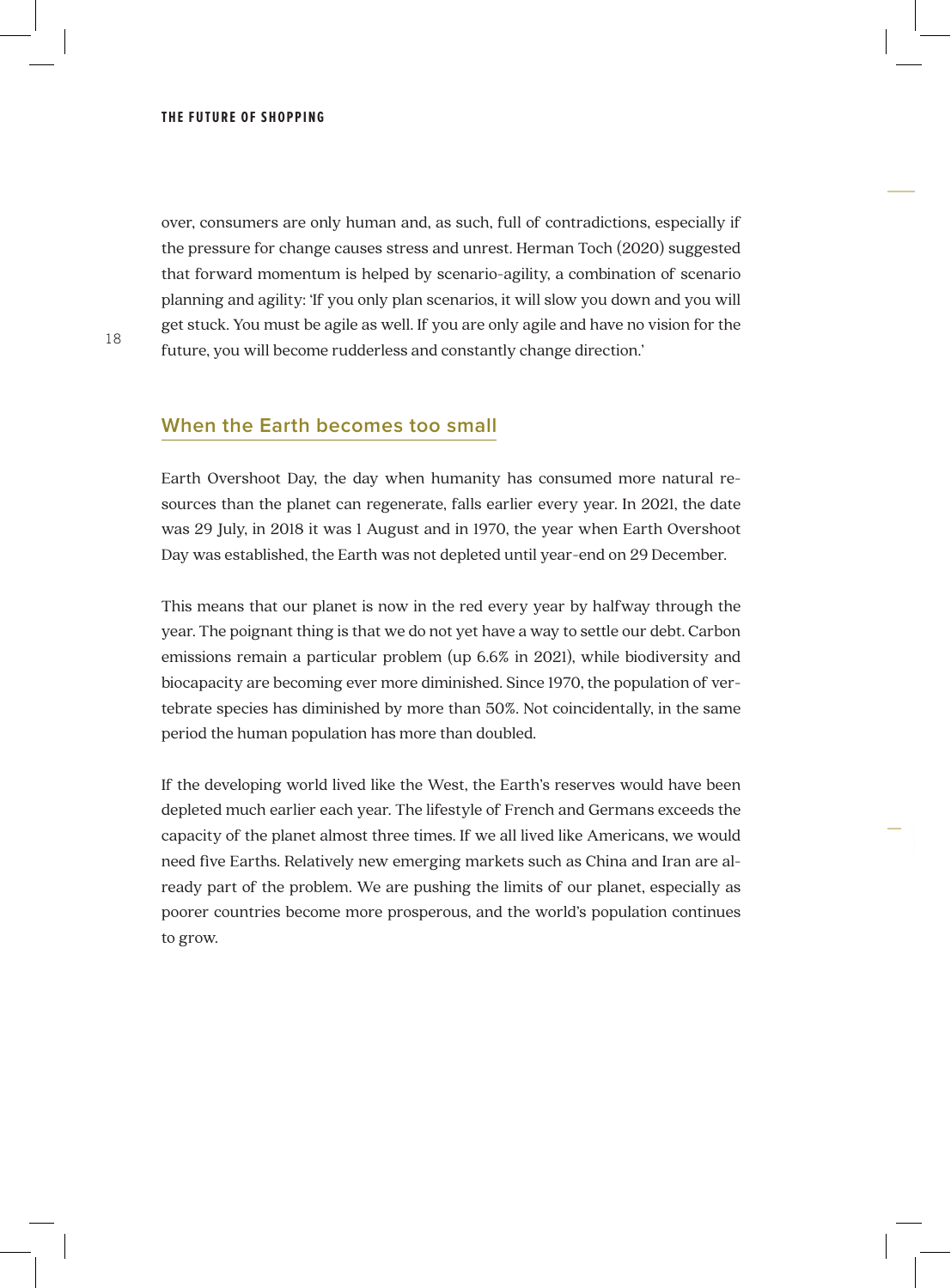# **Country Overshoot Days 2021**

When would Earth Overshoot Day land if the world's population lived like...



**FIGURE 1 •** Country Overshoot Days 2021

FIGURE 1 . Country Overshoot Days 2021